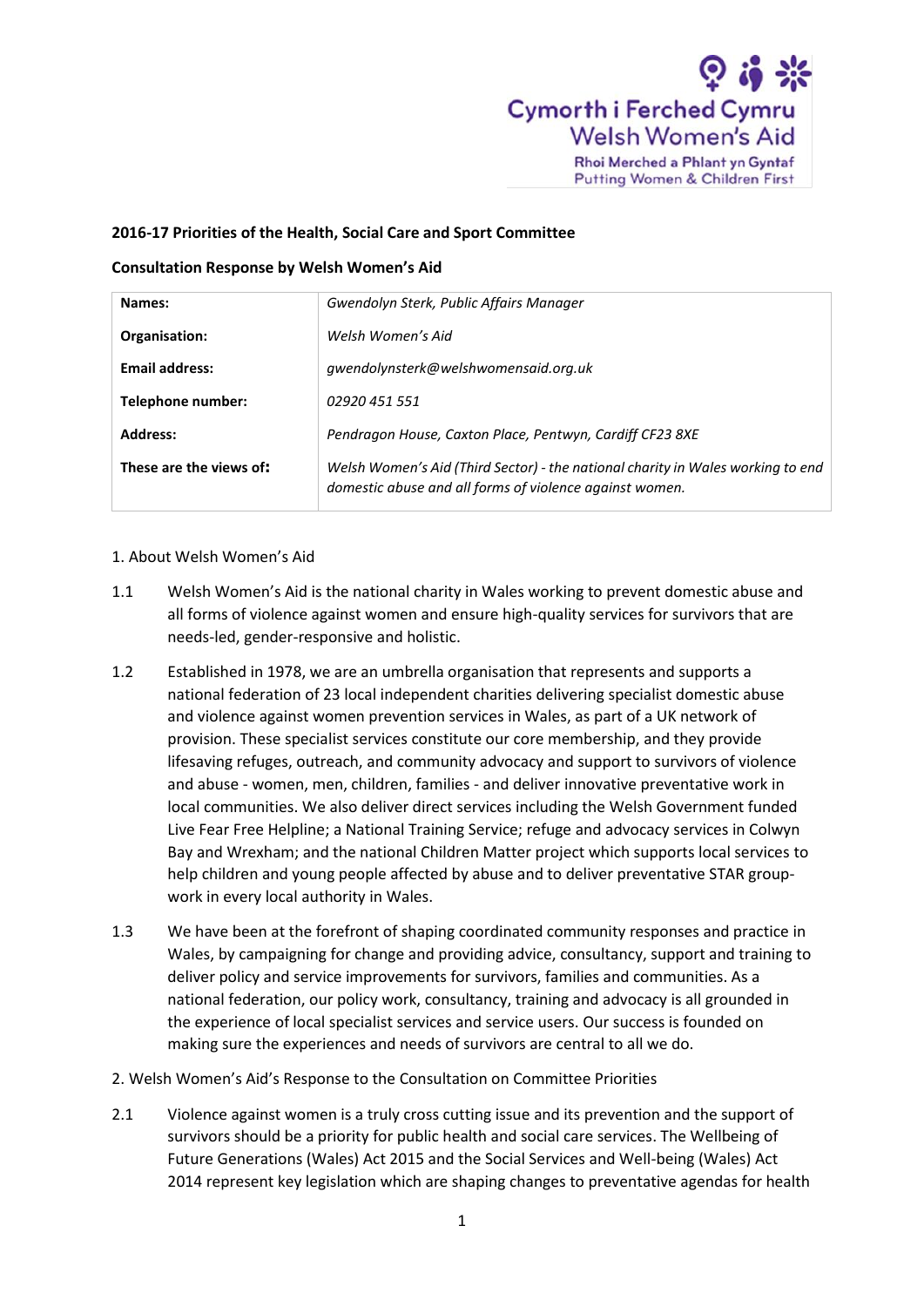and social care services that are having an impact on the prevention of violence against women and the support of survivors. Welsh Women's Aid would also highlight the Violence against Women, Domestic Abuse and Sexual Violence (Wales) Act 2015, given the legislative duties it introduces for the NHS and other services. The Violence against Women, Domestic Abuse and Sexual Violence (Wales) Act 2015 outlines a series of obligations which health and social care services must fulfil to tackle violence against women. These obligations include statutory guidance for professionals to 'Ask and Act', and to train members of staff, at all levels to respond to signs and disclosures of all forms violence against women, including domestic and sexual violence.

- 2.2 A collaborative, cross departmental approach is vital in achieving the aims of the above legislative agendas. Welsh Women's Aid would suggest that the scrutiny of these three areas of legislation and their impact on the role of health and social care services in the prevention of domestic and sexual abuse and provision of support to violence against women survivors should be considered as critical by the committee when setting out their priorities for the next 12-18 months and in the longer term.
- 2.3 Welsh Women's Aid believes that the committee should prioritise scrutiny as to how Welsh Government and Local Health Boards propose to prevent violence against women, domestic abuse and sexual violence and support of survivors accessing these services in light of the legislative changes that these acts introduce within the next 12-18 months to ensure the effective post-legislative implementation.
- 2.4 Further to this, Welsh Women's Aid would suggest that the committee recognise that violence against women is a key agenda to incorporate within its scrutiny programme both in the next 12-18 months and in the longer term regarding health and social care and consider the following areas as possible priorities by which it could include violence against women in its future plans:
- 3. Violence against Women and public health
- 3.1 There is a correlation between the prevention of violence against women and the promotion of wellbeing and wider public health. The recent research<sup>1</sup> in to adverse childhood experiences (ACE's) in Wales highlighted that experiencing adversity in childhood, including violence and abuse, can impact on health and wellbeing. This research highlighted that childhood exposure to violence in general will impact negatively on:
	- School achievement and economic prospects as an adult
	- Mental health and resilience
	- Sexual health

**.** 

- Physical health
- Increased likelihood of negative coping mechanisms
- 3.2 The Public Health Wales report 'Making a Difference' prioritises the reduction of domestic violence as a way to reduce health inequalities and the associated costs. Domestic violence places considerable burden on public services. A high proportion of women attending A&E, family planning, sexual health and primary care departments are likely to have experienced

<sup>1</sup>Public Health Wales, Adverse Childhood Experiences:

http://www2.nphs.wales.nhs.uk:8080/PRIDDocs.nsf/7c21215d6d0c613e80256f490030c05a/00c40b58ce773d 5e80257f3700390f65/\$FILE/ACE%20Infograph%20FINAL%20(E).pdf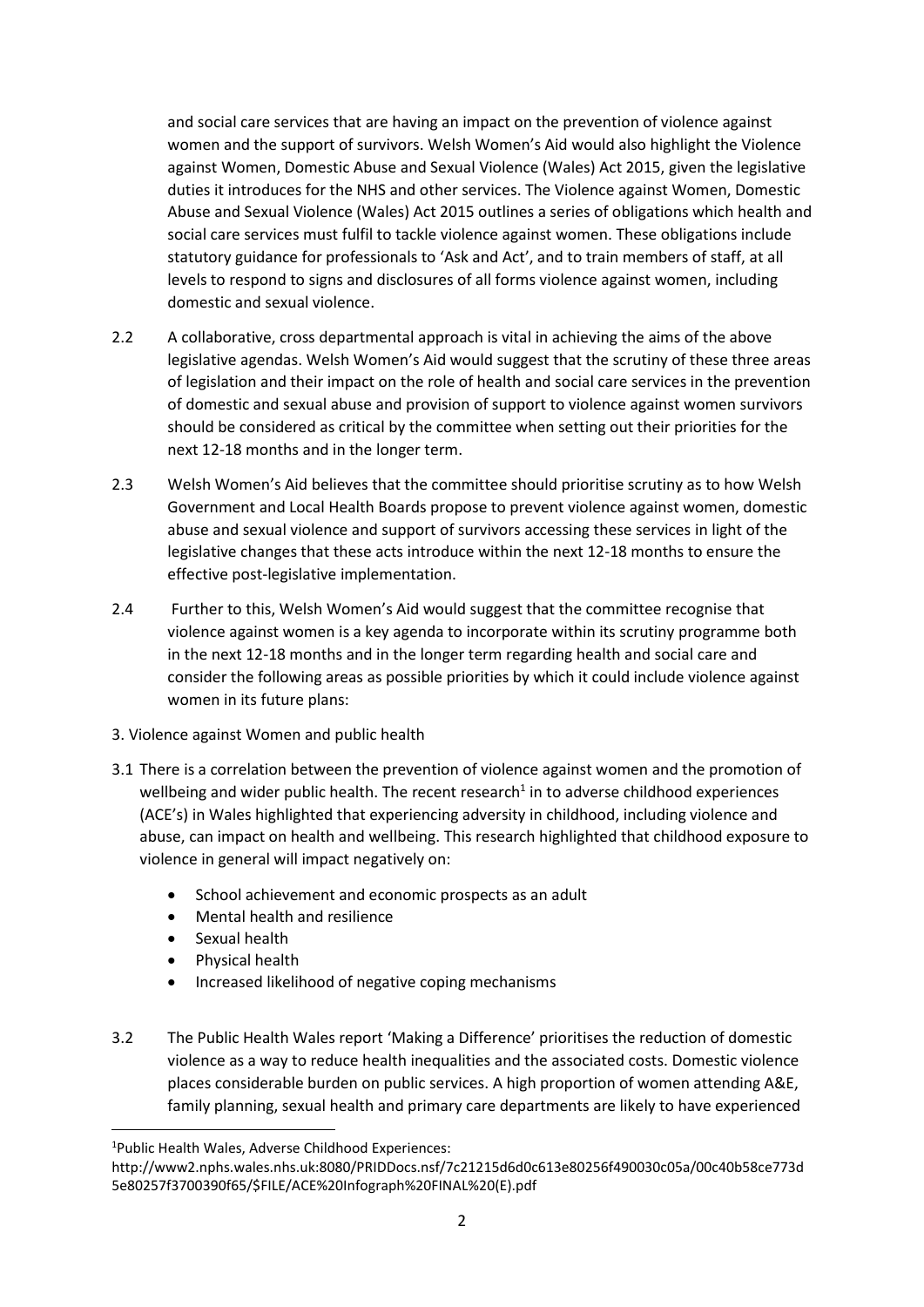domestic violence. 25-56% of women psychiatric patients report experiencing domestic violence at some point in their lifetime<sup>2</sup>. In Wales, the annual cost of domestic violence is estimated to be £303.5 million a year across public services, and £522.9 million in human and emotional costs<sup>3</sup>. Value for money solutions to growing health inequalities are crucial as austerity and increasingly limited public funding impacts on health spending and public health.

- 3.3 The committee therefore should have a role in scrutinising health and social care policy to ensure that it effectively reduces health inequalities and provides value for money provision including reducing future health costs. Effective interventions that address inequality and the social determinants of health, rather than focus primarily in practice in the individual lifestyle factors, will be more sustainable and cost effective in the long run.
- 3.4 Welsh Women's Aid would encourage the committee to include the scrutiny of health inequalities and the promotion of wellbeing with reference to violence against women in its forthcoming scrutiny programme. This would include examining the current funding and commissioning of health interventions for violence against women, particularly mental health support to ensure that survivors and their families are able to access specialist trauma-informed support that enables them to gain long-term recovery.
- 4. Promoting early intervention and primary prevention
- 4.1 Health is a critical entry point for tackling violence against women. Health professionals are ideally placed to make early identifications that could potentially transform the lives of those experiencing all forms of violence against women including domestic and sexual violence. This is being demonstrated through the early adopter sites of the Ask and Act Framework in Gwent and Abertawe Bro Morgannwg University Health Board, as well as within the IRIS project areas of Cardiff and the Vale and Cwm Taf.
- 4.2 The Ask and Act framework locates health within the context of social determinants and around multiple needs. Healthcare needs to be delivered in a way that understands the totality of the individual experience and understand how health is affected by a myriad of experiences in one person's life.
- 4.3 Welsh Women's Aid would recommend that the committee consider how the healthcare sector can be transformed with an understanding of violence against women to maximise the health and wellbeing implications for survivors and their families. In particular examining its role in early identification of abuse and ensuring survivors are able to access needs-led, gender responsive and holistic support.
- 5. Implementation of NICE guidance

 $\overline{a}$ 

5.1 The link between violence against women and the NHS best practice response to this area, needs to be embedded and acted on throughout NHS Wales and wider health care service structure. Accident and emergency staff, GPs, midwives, social carers, health visitors, sexual health, mental health and substance misuse services all provide services to those affected by

<sup>&</sup>lt;sup>2</sup> Public Health Wales, Making a Difference: Investing in Sustainable Health and Well-being for the People of Wales 2016

<sup>&</sup>lt;sup>3</sup> Robinson A et al. (2012). The Welsh Government's proposed Ending Violence Against Women and Domestic Abuse (Wales) Bill: Recommendations from the Task and Finish Group. Final report. Cardiff: Welsh Government.